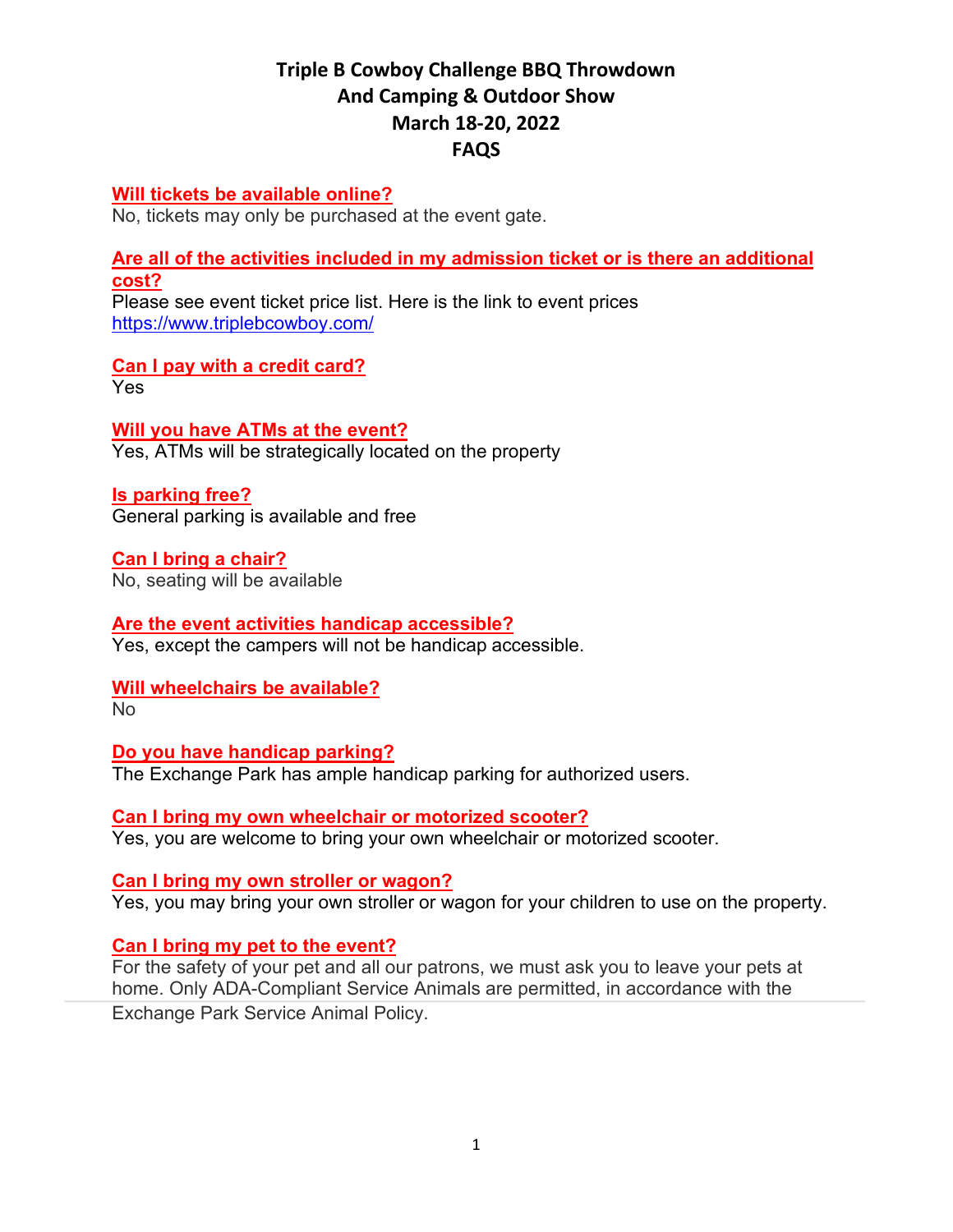# **Triple B Cowboy Challenge BBQ Throwdown And Camping & Outdoor Show March 18-20, 2022 FAQS**

### **What if I have a service animal?**

We welcome service animals in accordance with our Service Animal Policy, Service animals are defined as dogs that are individually trained to do work or perform tasks for people with disabilities. This may also include miniature horses. No other animals qualify and will not be permitted. See our Policies Page for more info: [www.coastalcarolinafair.org/policies](http://www.coastalcarolinafair.org/policies)

## **Can I smoke or vape?**

For the safety and comfort of our guests, we have instituted a Smoking Policy, which prohibits smoking or vaping in certain areas. For more info, please see our Policies Page:

[www.coastalcarolinafair.org/policies](http://www.coastalcarolinafair.org/policies)

## **What is your policy on alcoholic beverages?**

Alcohol is NOT permitted to be brought onto the property. Beer and wine will be for sale and may be consumed inside the Exchange Park, in designated areas. Alcohol is not allowed in the parking areas

## **What things CAN'T I bring to the event?**

- \* Weapons of any kind
- \* Alcohol or recreational drugs of any kind
- \* Backpacks
- \* Glass containers (except for baby food)
- \* Coolers (we have plenty of food and drink here)

#### **Can I bring a backpack, diaper bag, tote bag, or my new purse?**

The Exchange Park has implemented a CLEAR BAG POLICY for this event. See info on the new clear bag policy at this link:

<https://www.coastalcarolinafair.org/p/about/clear-bag-policy-in-effect>

Diaper bags will be allowed for people with infants and toddlers. The child must be present to bring in the bag. Only 1 bag allowed per child. Exceptions will be made for medically necessary items after proper inspection at designated entrance points.

**What if I need to go to my car and come back?**

Visitors who buy a ticket and then want to leave and return to the event have that option. Be sure to get your hand stamped before exiting if you plan to

**Will drinks be available?**

Yes, drinks will be available for purchase